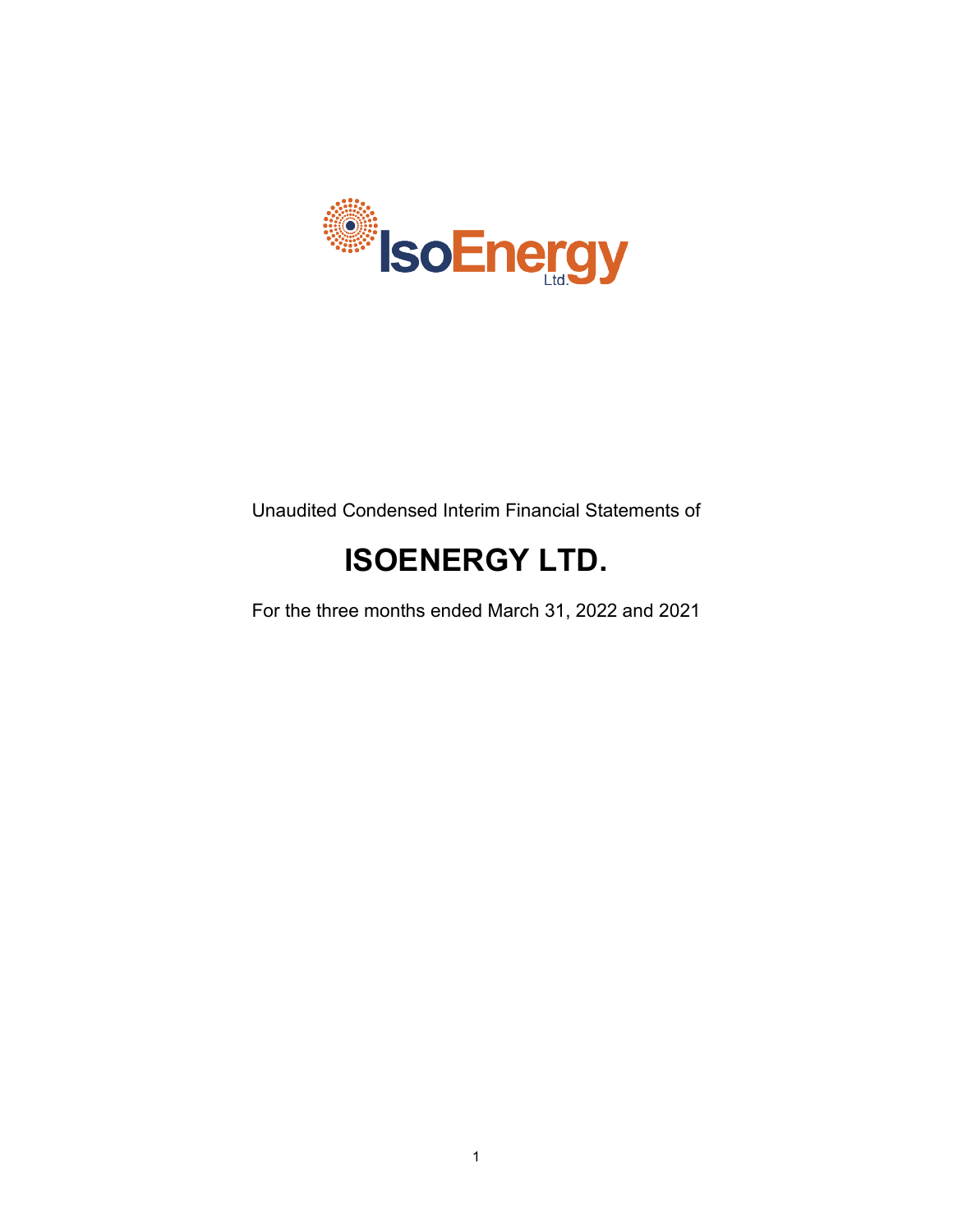## **ISOENERGY LTD. CONDENSED INTERIM STATEMENTS OF FINANCIAL POSITION (Unaudited)** (Expressed in Canadian Dollars)

As at

|                                          | <b>Note</b>    | March 31, 2022   |    | December 31, 2021 |
|------------------------------------------|----------------|------------------|----|-------------------|
| <b>ASSETS</b>                            |                |                  |    |                   |
| <b>Current</b>                           |                |                  |    |                   |
| Cash                                     |                | \$<br>10,655,266 | \$ | 13,617,066        |
| Accounts receivable                      |                | 155,356          |    | 129,079           |
| Prepaid expenses                         |                | 271,177          |    | 107,253           |
| Marketable securities                    | 6              | 8,391,584        |    | 9,314,985         |
|                                          |                | 19,473,383       |    | 23,168,383        |
| <b>Non-Current</b>                       |                |                  |    |                   |
| Property and equipment                   |                | 62,145           |    | 66,549            |
| Exploration and evaluation assets        | $\overline{7}$ | 64,894,035       |    | 60,955,590        |
| <b>TOTAL ASSETS</b>                      |                | \$<br>84,429,563 | \$ | 84,190,522        |
|                                          |                |                  |    |                   |
| <b>LIABILITIES</b>                       |                |                  |    |                   |
| <b>Current</b>                           |                |                  |    |                   |
| Accounts payable and accrued liabilities |                | \$<br>1,874,893  | \$ | 640,971           |
| <b>Non-Current</b>                       |                |                  |    |                   |
| Convertible debentures                   | 8              | 32,263,752       |    | 25,101,132        |
| Deferred income tax liability            | 9              | 2,160,280        |    | 2,534,750         |
| <b>TOTAL LIABILITIES</b>                 |                | 36,298,925       |    | 28,276,853        |
|                                          |                |                  |    |                   |
| <b>EQUITY</b>                            |                |                  |    |                   |
| Share capital                            | 10             | 79,663,526       |    | 78,901,944        |
| Share option and warrant reserve         | 10             | 8,183,282        |    | 6,469,143         |
| Accumulated deficit                      |                | (43,822,635)     |    | (34, 346, 954)    |
| Other comprehensive income               |                | 4,106,465        |    | 4,889,536         |
| <b>TOTAL EQUITY</b>                      |                | 48,130,638       |    | 55,913,669        |
|                                          |                |                  |    |                   |
| <b>TOTAL LIABILITIES AND EQUITY</b>      |                | \$<br>84,429,563 | \$ | 84,190,522        |

**Nature of operations (Note 2) Commitments (Note 8)**

The accompanying notes are an integral part of the condensed interim financial statements

These financial statements were authorized for issue by the Board of Directors on May 3, 2022

**Tim Gabruch, CEO, Director Trevor Thiele, Director**

**"***Tim Gabruch***" "***Trevor Thiele***"**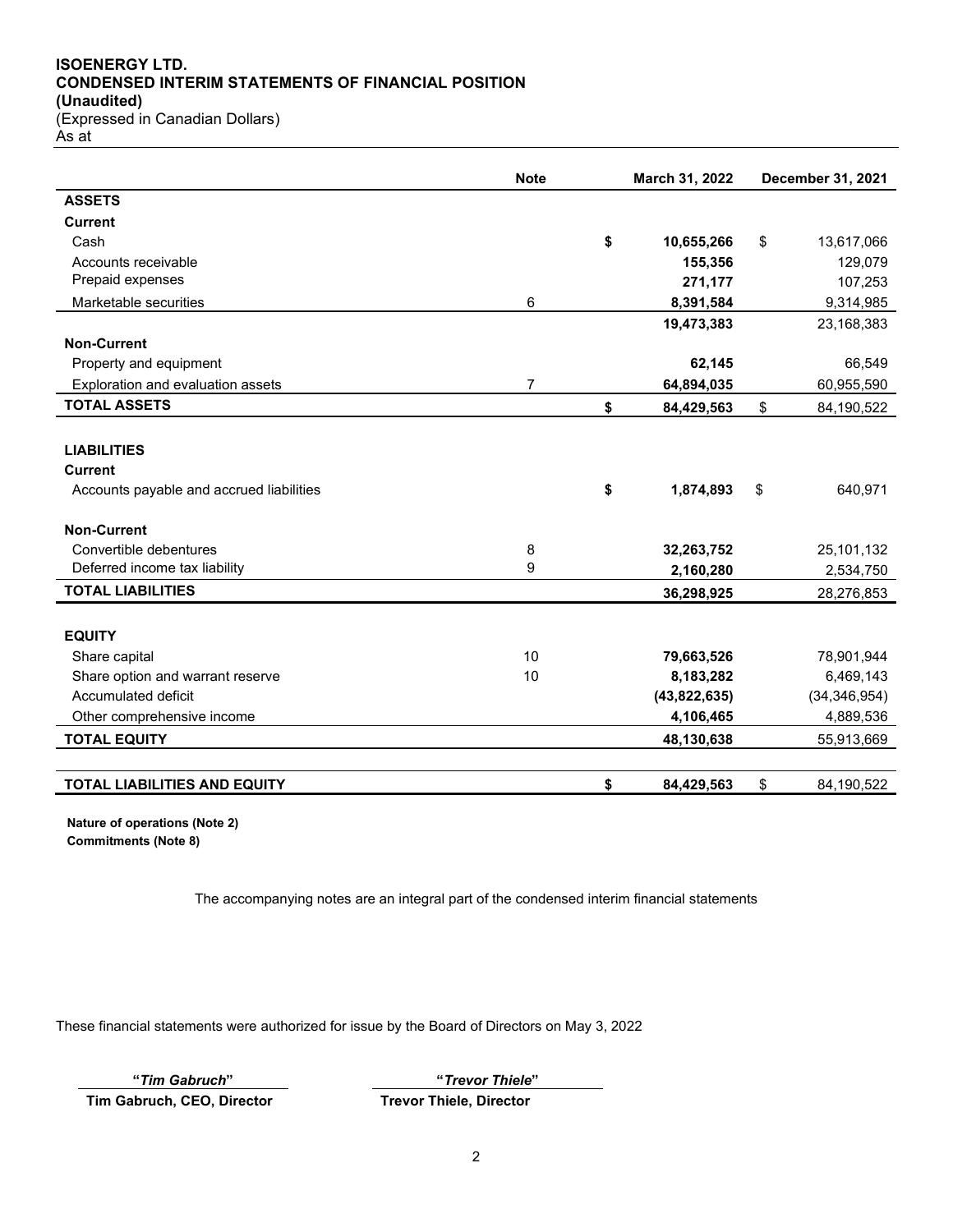# **ISOENERGY LTD. CONDENSED INTERIM STATEMENTS OF LOSS AND COMPREHENSIVE LOSS (Unaudited)** (Expressed in Canadian Dollars)

|  |  | For the three months ended March 31 |  |
|--|--|-------------------------------------|--|

|                                                                                             | <b>Note</b> | 2022                 | 2021                |
|---------------------------------------------------------------------------------------------|-------------|----------------------|---------------------|
| <b>General and administrative costs</b>                                                     |             |                      |                     |
| Share-based compensation                                                                    | 10, 11      | \$<br>1,620,388      | \$<br>255,336       |
| Administrative salaries, contract and director fees                                         | 11          | 455.014              | 1,165,013           |
| Investor relations                                                                          |             | 104,626              | 96,120              |
| Office and administrative                                                                   |             | 28,076               | 39,446              |
| Professional and consultant fees                                                            |             | 76,051               | 36,617              |
| Travel                                                                                      |             | 8,681                |                     |
| Public company costs                                                                        |             | 75,843               | 53,218              |
| Depreciation expense                                                                        |             |                      | 14,699              |
| Total general and administrative costs                                                      |             | (2,368,679)          | (1,660,449)         |
| Interest income                                                                             |             | 10,031               | 20,111              |
| Interest on lease liability                                                                 |             |                      | (2,615)             |
| Interest on convertible debentures                                                          | 8           | (161, 441)           | (161, 466)          |
| Fair value loss on convertible debentures                                                   | 8           | (7, 178, 291)        | (2,598,114)         |
| Foreign exchange loss                                                                       |             | (27, 112)            | (25, 361)           |
| Other income                                                                                |             |                      | 9,087               |
| Loss from operations                                                                        |             | (9,725,492)          | (4, 418, 807)       |
| Deferred income tax recovery                                                                | 9           | 249,811              | 319,065             |
| Loss                                                                                        |             | \$<br>(9,475,681)    | \$<br>(4,099,742)   |
|                                                                                             |             |                      |                     |
| <b>Other comprehensive loss</b>                                                             |             |                      |                     |
| Change in fair value of convertible debentures attributable to<br>the change in credit risk | 8           | 15,671               | (110, 758)          |
| Change in fair value of marketable securities                                               | 6           | (923, 401)           |                     |
| Deferred tax recovery                                                                       | 9           | 124,659              |                     |
| Total comprehensive loss for the period                                                     |             | \$<br>(10, 258, 752) | \$<br>(4, 210, 500) |
| Loss per common share - basic and diluted                                                   |             | \$<br>(0.09)         | \$<br>(0.04)        |
| Weighted average number of common shares outstanding<br>- basic and diluted                 |             | 106,357,353          | 94,914,123          |

The accompanying notes are an integral part of the condensed interim financial statements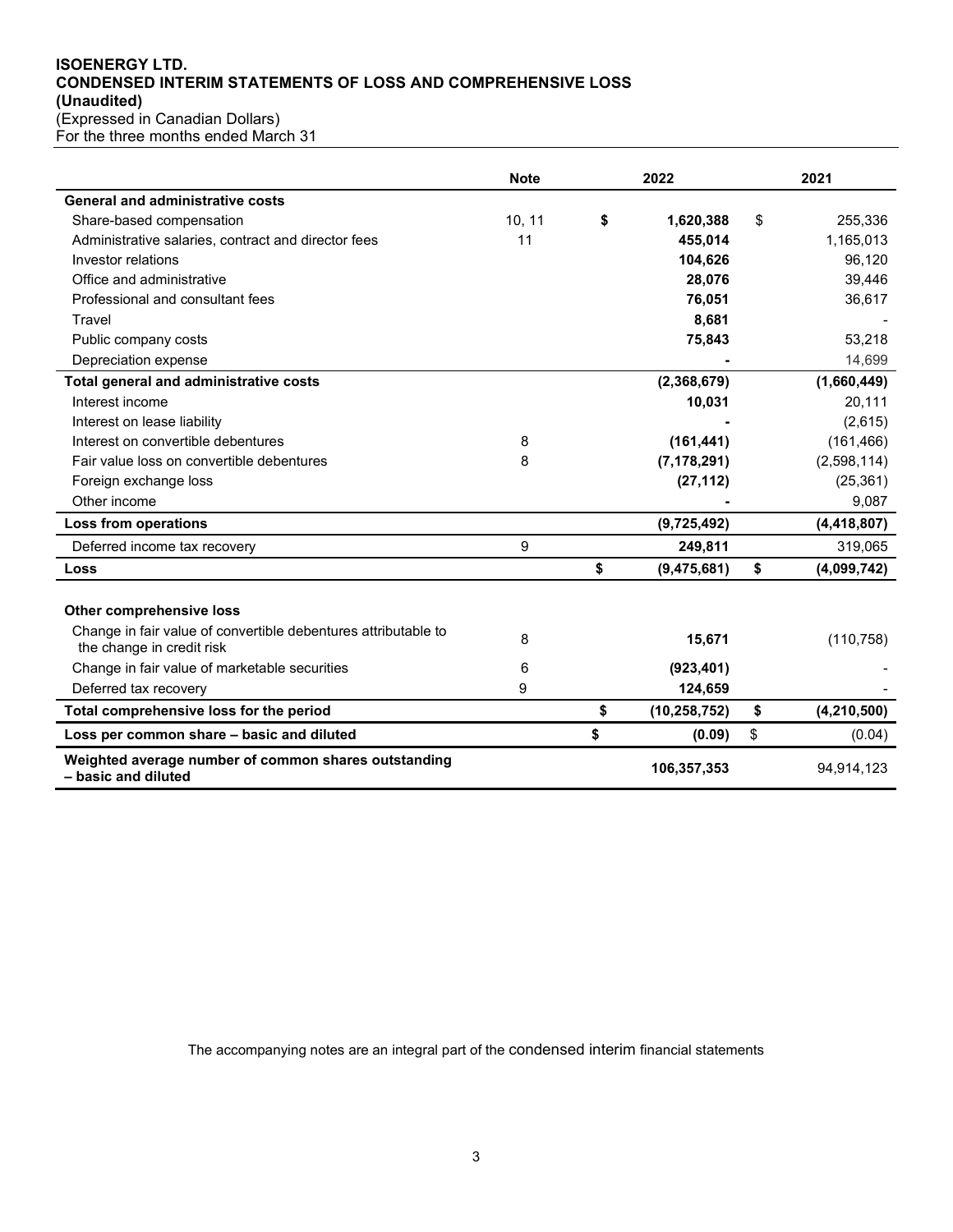### **ISOENERGY LTD. CONDENSED INTERIM STATEMENTS OF CHANGES IN EQUITY (Unaudited)** (Expressed in Canadian Dollars)

| Number of<br><b>Note</b><br>Share capital<br>common<br>shares | <b>Share option</b><br>and warrant<br>reserve |
|---------------------------------------------------------------|-----------------------------------------------|

|                                                                    | <b>Note</b> | Number of<br>common<br>shares | Share capital | <b>Share option</b><br>and warrant<br>reserve | <b>Accumulated</b><br>deficit | other<br>comprehensive<br>loss | <b>Total</b> |
|--------------------------------------------------------------------|-------------|-------------------------------|---------------|-----------------------------------------------|-------------------------------|--------------------------------|--------------|
| <b>Balance as at</b><br><b>January 1, 2021</b><br>Shares issued on |             | 94,472,998                    | \$67,491,167  | \$<br>4,235,150                               | $$$ (18,566,260)              | \$<br>(72, 466)                | \$53,087,591 |
| the exercise of<br>warrants<br>Shares issued on                    | 10          | 7,779                         | 4,575         | (1,074)                                       |                               |                                | 3,501        |
| the exercise of stock<br>options                                   | 10          | 930,000                       | 1,076,251     | (433, 527)                                    |                               |                                | 642,724      |
| Share-based<br>payments                                            | 10          |                               |               | 289,066                                       |                               |                                | 289,066      |
| Loss for the period                                                |             |                               |               |                                               | (4,099,742)                   |                                | (4,099,742)  |
| Other<br>comprehensive loss<br>for the period                      | 6,8         |                               |               |                                               |                               | (110, 758)                     | (110, 758)   |
| <b>Balance as at</b><br>March 31, 2021                             |             | 95,410,777                    | \$68,571,993  | \$<br>4,089,615                               | \$ (22,666,002)               | \$<br>(183, 224)               | \$49,812,382 |
|                                                                    |             |                               |               |                                               |                               |                                |              |
| <b>Balance as at</b><br><b>January 1, 2022</b><br>Shares issued on |             | 105,908,770                   | \$78,901,944  | \$<br>6,469,143                               | $$$ $(34,346,954)$            | \$<br>4,889,536                | \$55,913,669 |
| the exercise of stock<br>options                                   | 10          | 847,500                       | 761,582       | (293, 622)                                    |                               |                                | 467,960      |
| Share-based<br>payments                                            | 10          |                               |               | 2,007,761                                     |                               |                                | 2,007,761    |
| Loss for the period                                                |             |                               |               |                                               | (9,475,681)                   |                                | (9,475,681)  |
| Other<br>comprehensive loss<br>for the period                      | 6,8         |                               |               |                                               |                               | (783, 071)                     | (783, 071)   |
| <b>Balance as at</b><br>March 31, 2022                             |             | 106,756,270                   | \$79,663,526  | \$<br>8,183,282                               | \$ (43,822,635)               | \$<br>4,106,465                | \$48,130,638 |

**Accumulated** 

The accompanying notes are an integral part of the condensed interim financial statements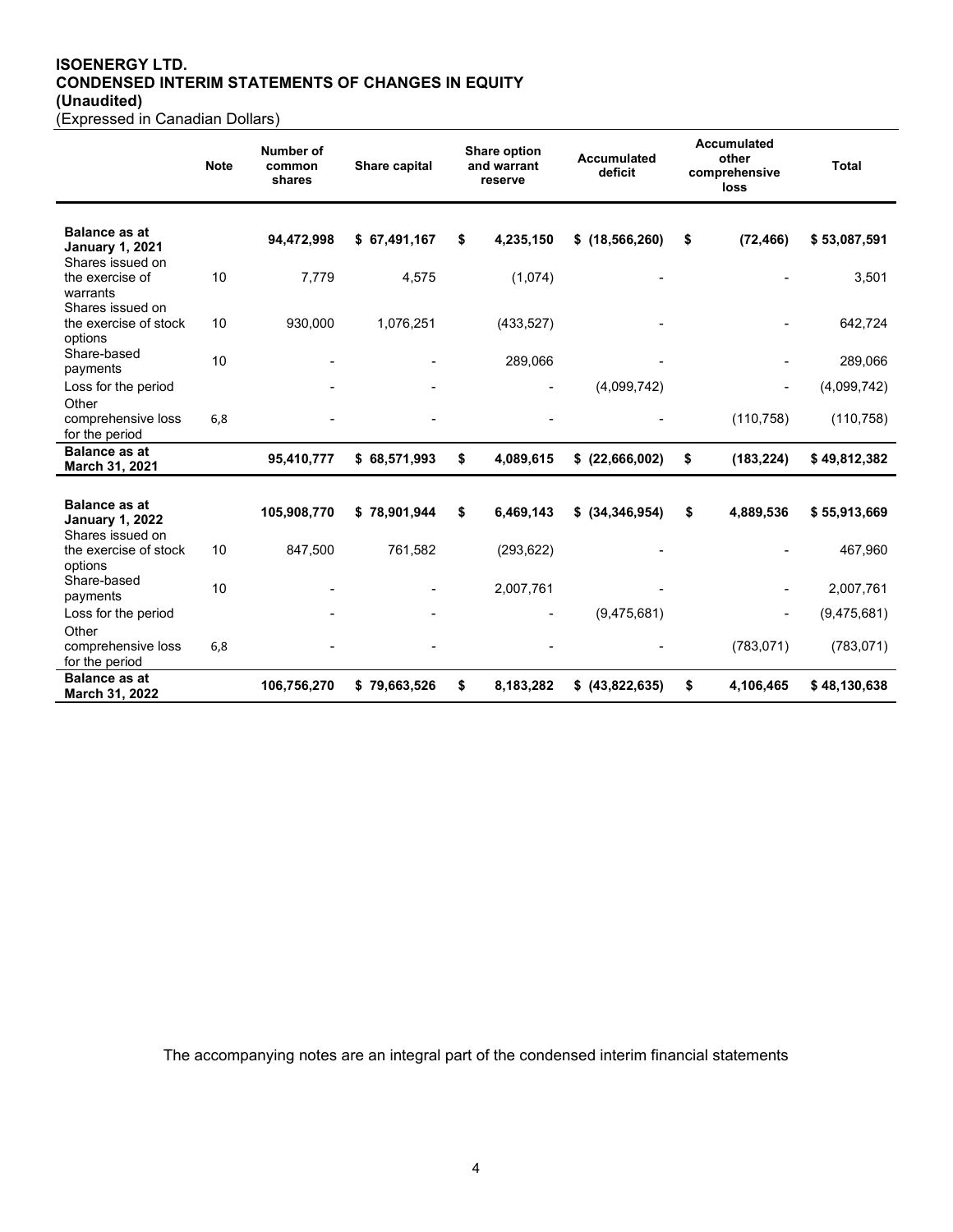## **ISOENERGY LTD. CONDENSED INTERIM STATEMENTS OF CASH FLOWS (Unaudited)** (Expressed in Canadian Dollars) For the three months ended March 31

|                                                                                                                     | 2022                | 2021                          |
|---------------------------------------------------------------------------------------------------------------------|---------------------|-------------------------------|
| Cash flows used in operating activities                                                                             |                     |                               |
| Loss for the period                                                                                                 | \$<br>(9, 475, 681) | \$<br>(4,099,742)             |
| Items not involving cash:                                                                                           |                     |                               |
| Share-based compensation                                                                                            | 1,620,388           | 255,336                       |
| Deferred income tax (recovery) expense                                                                              | (249, 811)          | (319,065)                     |
| Depreciation expense                                                                                                |                     | 14,699                        |
| Interest on lease liability                                                                                         |                     | 2,615                         |
| Interest on convertible debentures                                                                                  | 161,441             | 161,466                       |
| Fair value loss on convertible debentures                                                                           | 7,178,291           | 2,598,114                     |
| Foreign exchange loss                                                                                               | 22,733              | 24,058                        |
| Changes in non-cash working capital                                                                                 |                     |                               |
| Accounts receivable                                                                                                 | (26, 277)           | 48,540                        |
| Prepaid expenses                                                                                                    | (163, 924)          | 34,691                        |
| Accounts payable and accrued liabilities                                                                            | 20,219              | 448,500                       |
|                                                                                                                     | \$<br>(912, 621)    | \$<br>(830, 788)              |
| Cash flows used in investing activities<br>Additions to exploration and evaluation assets<br>Additions to equipment | \$<br>(2, 492, 289) | \$<br>(410, 845)<br>(41, 776) |
|                                                                                                                     | \$<br>(2, 492, 289) | \$<br>(452, 621)              |
| Cash flows from financing activities                                                                                |                     |                               |
| Shares issued for warrant exercise                                                                                  |                     | 3,501                         |
| Shares issued for option exercise                                                                                   | 467,960             | 642,724                       |
| Lease liability payments:                                                                                           |                     |                               |
| Principal                                                                                                           |                     | (14, 012)                     |
| Interest                                                                                                            |                     | (2,615)                       |
|                                                                                                                     | \$<br>467,960       | \$<br>629,598                 |
| Effects of exchange rate changes on cash                                                                            | (24, 850)           | (26, 120)                     |
| Change in cash                                                                                                      | \$<br>(2,961,800)   | \$<br>(679, 931)              |
| Cash, beginning of period                                                                                           | 13,617,066          | 14,034,565                    |
| Cash, end of period                                                                                                 | \$<br>10,655,266    | \$<br>13,354,634              |

**Supplemental disclosure with respect to cash flows (Note 14)**

The accompanying notes are an integral part of the condensed interim financial statements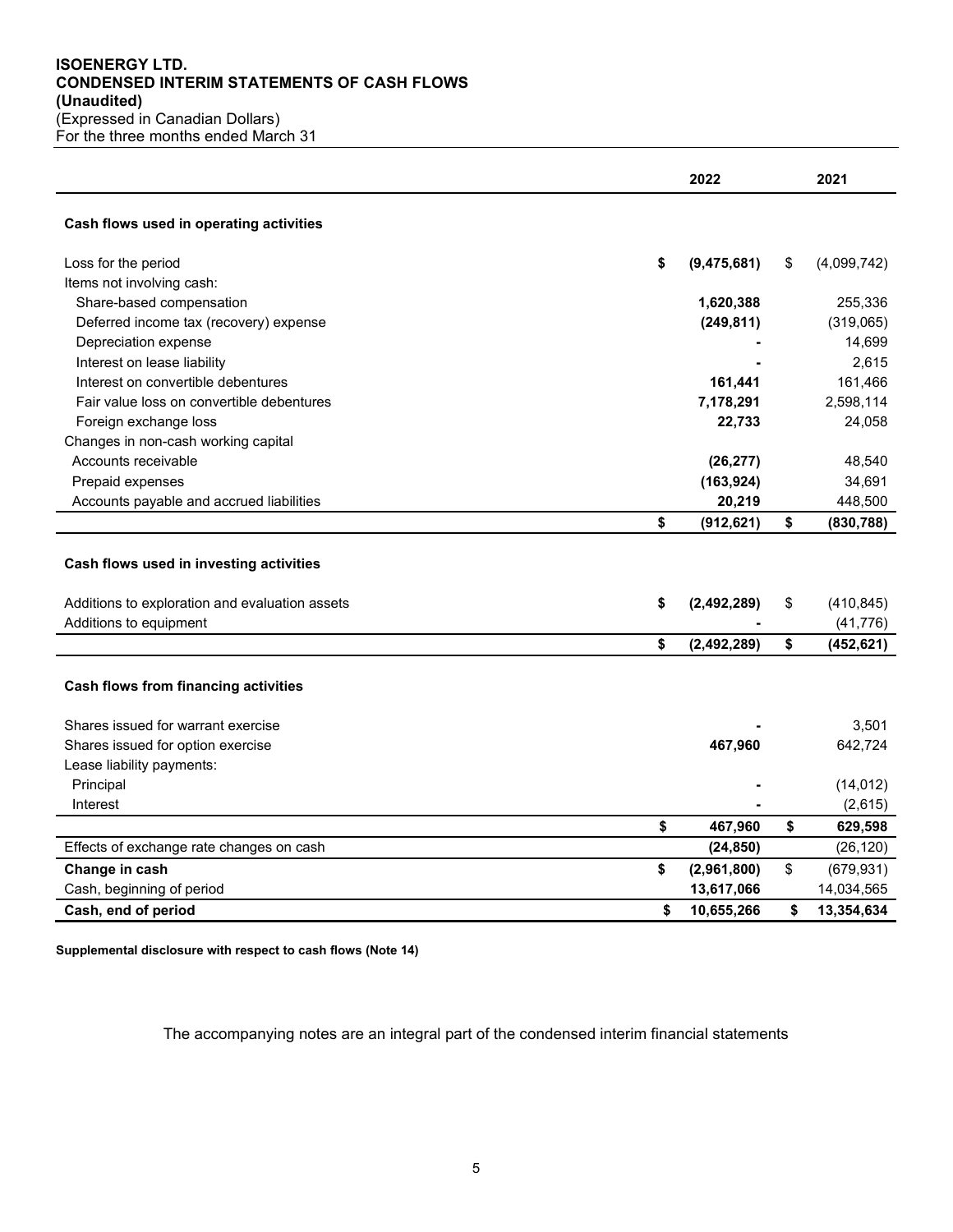#### **1. REPORTING ENTITY**

IsoEnergy Ltd. ("**IsoEnergy**", or the "**Company**") is an exploration stage entity engaged in the acquisition, exploration and evaluation of uranium properties in Canada. The Company's registered and records office is located on the 10<sup>th</sup> Floor, 595 Howe Street, Vancouver, BC, V6C 2TS. The Company's common shares are listed on the TSX Venture Exchange (the "**TSXV**").

As of March 31, 2022, the Company did not have any subsidiaries and NexGen Energy Ltd ("NexGen") holds 50.1% of IsoEnergy's outstanding common shares.

# **2. NATURE OF OPERATIONS**

As an exploration stage company, the Company does not have revenues and historically has recurring operating losses. As at March 31, 2022, the Company had accumulated losses of \$43,822,635 and working capital of \$17,598,490. The Company depends on external financing for its operational expenses.

The business of exploring for and mining of minerals involves a high degree of risk. As an exploration company, IsoEnergy is subject to risks and challenges similar to companies at a comparable stage. These risks include, but are not limited to, negative operating cash flow and dependence on third party financing; the uncertainty of additional financing; the limited operating history of IsoEnergy; the lack of known mineral resources or reserves; the influence of a large shareholder; alternate sources of energy and uranium prices; aboriginal title and consultation issues; risks related to exploration activities generally; reliance upon key management and other personnel; title to properties; uninsurable risks; conflicts of interest; permits and licenses; environmental and other regulatory requirements; political regulatory risks; competition; and the volatility of share prices.

Since March 2020, several measures have been implemented in Canada and the rest of the world in response to the impact from COVID-19. The Company continues to enforce certain operating procedures to respond to COVID-19 and during the three months ended March 31, 2022, the Company's business and exploration activities have not been significantly impacted by COVID-19. Notwithstanding the success of vaccination programs in Canada and the continued lifting of COVID-19 restrictions by local and provincial governments, it is possible that in the future there will be renewed outbreaks of COVID-19 with negative impacts on our business and exploration activities and the pandemic and associated disruptions may result in unfavourable capital market conditions and trigger actions such as reduced exploration activities. The Company anticipates this could have an adverse impact on our business, results of operations, financial position and cash flows in 2022.

These financial statements have been prepared using International Financial Reporting Standards ("IFRS") applicable to a going concern, which assumes that the Company will be able to realize its assets and discharge its liabilities in the normal course of business for the foreseeable future. The ability of the Company to continue as a going concern is dependent on its ability to obtain financing and achieve future profitable operations.

The underlying value of IsoEnergy's exploration and evaluation assets is dependent upon the existence and economic recovery of mineral resources or reserves and is subject to, but not limited to, the risks and challenges identified above.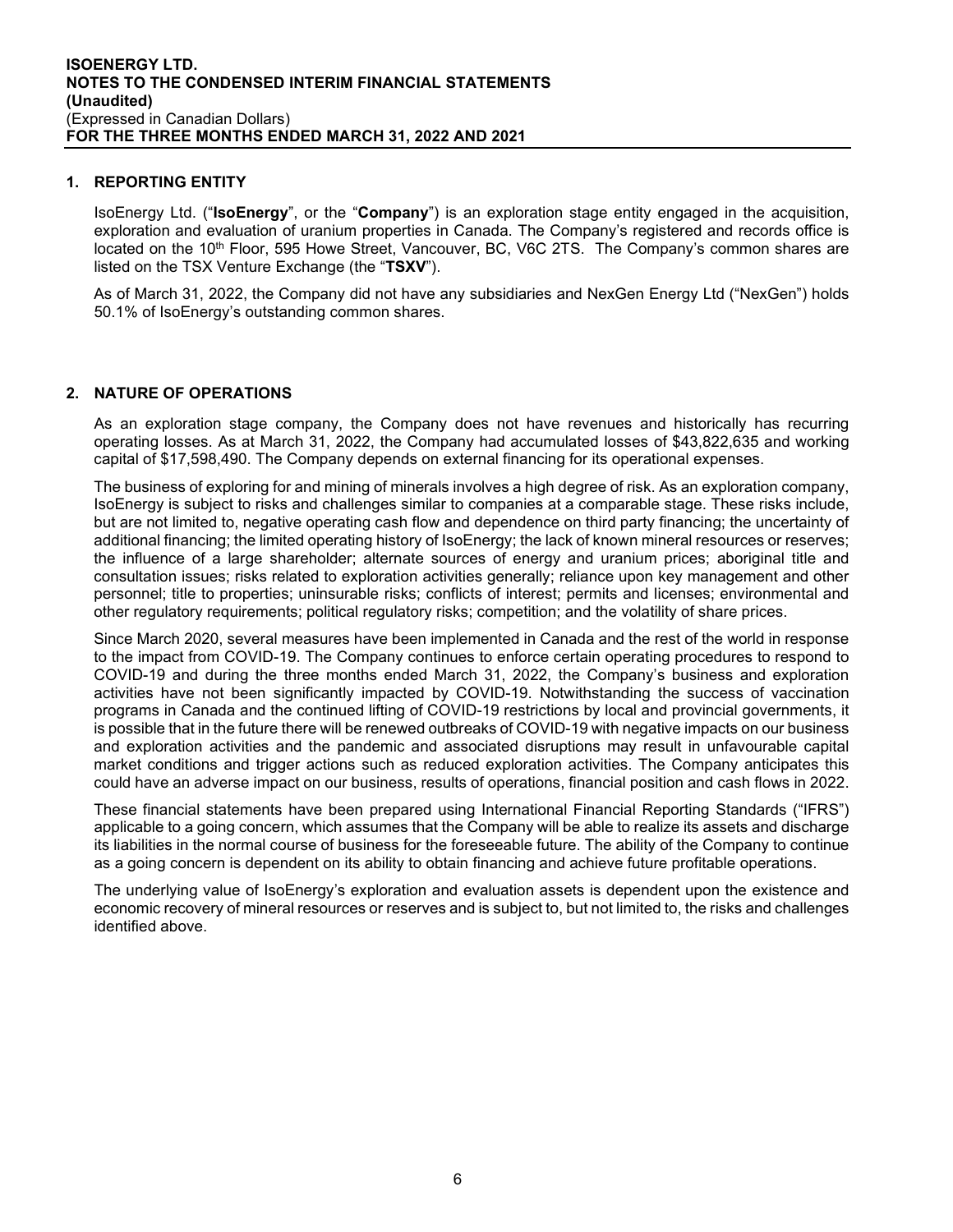## **3. BASIS OF PRESENTATION**

#### **Statement of Compliance**

These condensed interim financial statements for the three months ended March 31, 2022, including comparatives, have been prepared in accordance with International Accounting Standard ("**IAS**") 34 Interim Financial Reporting. They do not include all of the information required by IFRS for annual financial statements and should be read in conjunction with the audited annual financial statements for the year ended and as at December 31, 2021.

#### **Basis of Presentation**

These financial statements have been prepared on a historical cost basis, except for certain financial instruments which have been measured at fair value. In addition, these financial statements have been prepared using the accrual basis of accounting except for cash flow information. All monetary references expressed in these financial statements are references to Canadian dollar amounts ("\$"), unless otherwise noted. These financial statements are presented in Canadian dollars, which is the functional currency of the Company.

#### **Critical accounting judgments, estimates and assumptions**

The preparation of the financial statements requires management to make judgments, estimates and assumptions that affect the reported amounts of assets, liabilities, and contingent liabilities at the date of the financial statements and the reported amounts of revenues and expenses during the reporting period. Estimates and assumptions are continuously evaluated and are based on management's experience and other factors, including expectations of future events that are believed to be reasonable in the circumstances. Uncertainty about these judgments, estimates and assumptions could result in outcomes that require a material adjustment to the carrying amount of the asset or liability affected in future periods.

Information about significant areas of judgement and estimation uncertainty considered by management in preparing the financial statements are set out in Note 3 to the annual financial statements for the year ended December 31, 2021 and have been consistently followed in preparation of these condensed interim financial statements.

#### **Reclassification of prior period comparative figures**

Certain prior period comparatives have been reclassified for consistency with current period presentation. These reclassifications had no effect on these financial statements.

### **4. SIGNIFICANT ACCOUNTING POLICIES**

The accounting policies followed by the Company are set out in Note 4 to the annual financial statements for the year ended December 31, 2021 and have been consistently followed in preparation of these condensed interim financial statements.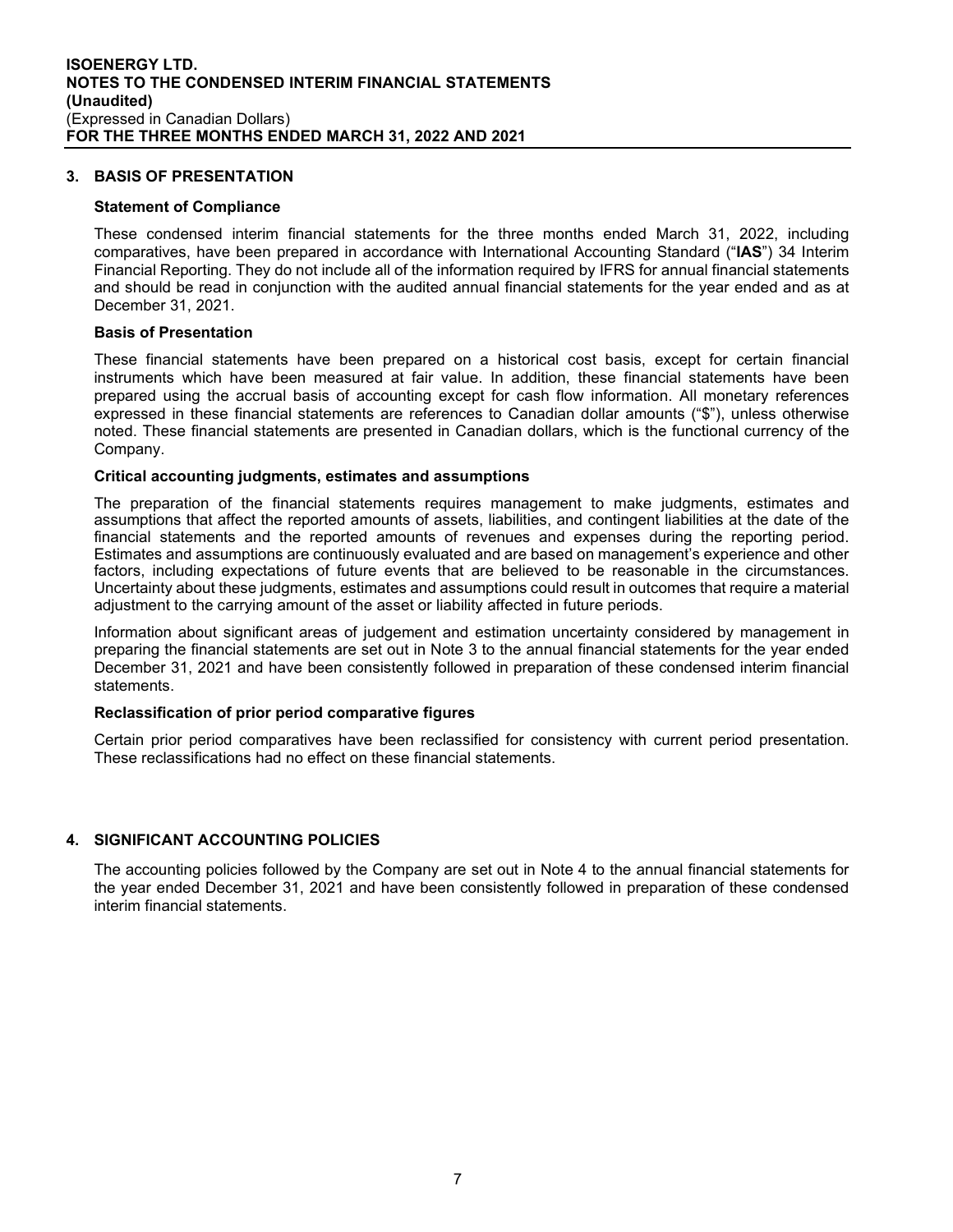## **5. TRANSACTIONS**

(a) Agreement with 92 Energy

On April 14, 2021 IsoEnergy closed a transaction based on a Heads of Agreement (the "**Agreement**") with 92 Energy Pty Ltd ("**92 Energy**") for 92 Energy to acquire a 100% interest in IsoEnergy's Clover, Gemini, and Tower uranium properties in Saskatchewan, Canada (the "**Properties**") in consideration for the issuance of 10,755,000 fully paid ordinary shares of 92 Energy or 16.25% of the issued and outstanding shares of 92 Energy. The 92 Energy shares were issued at a price of A\$0.20 per share and were in escrow for 12 months following the completion of 92 Energy's initial public offering on the Australian Stock Exchange (the "**IPO**"). Additional consideration to IsoEnergy for the Properties included milestone cash payments of A\$100,000 within 60 days of the IPO (received June 14, 2021), and an additional A\$100,000 within 6 months of the IPO (received October 8, 2021). IsoEnergy retained a 2% NSR on the Properties and is entitled to nominate a member of 92 Energy's Board of Directors, provided IsoEnergy maintains a minimum ownership position of 5%. 92 Energy met a contractual requirement to spend an aggregate of A\$1,000,000 on exploration expenditures on the Properties prior to May 1, 2022. As at March 31, 2022 the Company's shareholding in 92 Energy represents 14.1% of the outstanding capital of 92 Energy.

(b) Mountain Lake Option Agreement

On August 10, 2021, IsoEnergy completed an agreement with Consolidated Uranium Inc. (previously International Consolidated Uranium Inc.) ("**Consolidated Uranium**"), which trades on the TSXV, to grant Consolidated Uranium the option to acquire a 100% interest in the Company's Mountain Lake uranium property in Nunavut, Canada (the "**Mountain Lake Option Agreement**").

Under the terms of the Mountain Lake Option Agreement, Consolidated Uranium obtained the option to acquire a 100% interest in the Mountain Lake uranium property for consideration comprised of 900,000 Consolidated Uranium common shares and \$20,000 cash. The option is exercisable at Consolidated Uranium's election on or before August 3, 2023 for additional consideration of \$1,000,000, payable in cash or shares of Consolidated Uranium (provided certain conditions are met) at the discretion of Consolidated Uranium. If Consolidated Uranium elects to acquire the Mountain Lake property, IsoEnergy will be entitled to receive the following contingent payments in cash or shares of Consolidated Uranium, at the discretion of Consolidated Uranium:

- If the uranium spot price reaches US\$50 per pound, IsoEnergy will receive an additional \$410,000
- If the uranium spot price reaches US\$75 per pound, IsoEnergy will receive an additional \$615,000
- If the uranium spot price reaches US\$100 per pound, IsoEnergy will receive an additional \$820,000

The spot price contingent payments will expire 10 years following the date the option is exercised.

At the date of these financial statements the option has not been exercised by Consolidated Uranium.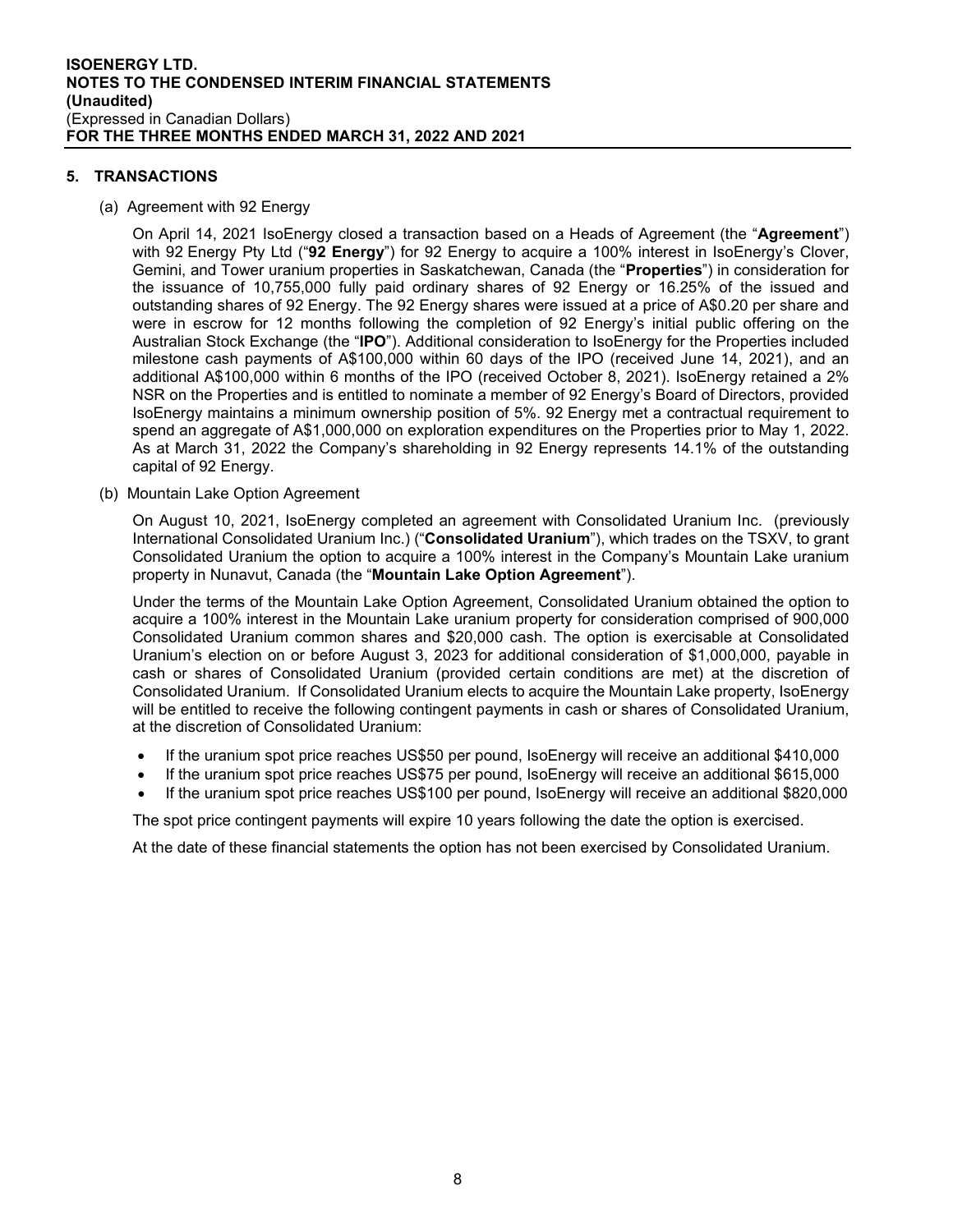#### **6. MARKETABLE SECURITES**

Marketable securities consist of 10,755,000 common shares of 92 Energy, 900,000 common shares of Consolidated Uranium and 193,300 common shares of Labrador Uranium Inc. ("**Labrador Uranium**"). On February 22, 2022, Consolidated Uranium completed a transaction pursuant to which it transferred its Moran Lake Project and associated liabilities to Labrador Uranium, which trades on the Canadian Securities Exchange, in exchange for 16,000,000 common shares of Labrador Uranium. Consolidated Uranium subsequently distributed the 16,000,000 common shares of Labrador Uranium to its shareholders and the Company received 193,300 Labrador Uranium common shares.

The carrying value of marketable securities is based on the estimated fair value of the common shares and determined using published closing prices.

|                                                  | 92 Energy  | <b>Consolidated Uranium</b> |   | <b>Labrador Uranium</b>  | Total      |
|--------------------------------------------------|------------|-----------------------------|---|--------------------------|------------|
| Balance, January 1, 2022<br>Change in fair value | 6,731,985  | 2,583,000                   | S | $\overline{\phantom{0}}$ | 9,314,985  |
| recorded in Other<br>comprehensive income        | (941, 170) | (162,000)                   |   | 179.769                  | (923, 401) |
| Balance, March 31, 2022                          | 5,790,815  | 2,421,000                   | S | 179.769                  | 8,391,584  |

# **7. EXPLORATION AND EVALUATION ASSETS**

The following is a summary of the carrying value of the acquisition costs and expenditures on the Company's exploration and evaluation assets:

|                                                | <b>Note</b> | 31-Mar-22        | 31-Dec-21        |
|------------------------------------------------|-------------|------------------|------------------|
| <b>Acquisition costs:</b>                      |             |                  |                  |
| Acquisition costs, opening                     |             | \$<br>35,322,962 | \$<br>35,440,432 |
| Additions                                      | a           |                  | 27,139           |
| Dispositions and derecognitions                | b,c         |                  | (144, 609)       |
| Acquisition costs, closing                     |             | \$<br>35,322,962 | \$<br>35,322,962 |
|                                                |             |                  |                  |
| <b>Exploration and evaluation costs:</b>       |             |                  |                  |
| Exploration costs, opening                     |             | \$<br>25,632,628 | \$<br>18,291,364 |
| Additions:                                     |             |                  |                  |
| Drilling                                       |             | 2,586,664        | 3,075,366        |
| Share-based compensation                       | 10          | 387,373          | 1,560,797        |
| Geological and geophysical                     |             | 294,811          | 775,241          |
| Camp costs                                     |             | 289.529          | 540.141          |
| Labour and wages                               |             | 191,450          | 829,848          |
| Geochemistry and assays                        |             | 107,856          | 332,850          |
| Fnvironmental                                  |             |                  | 2.311            |
| Engineering                                    |             |                  | 1,420            |
| Travel and other                               |             | 80,762           | 238,610          |
| Disposal of assets                             |             |                  | (15, 320)        |
| Total exploration and evaluation in the period |             | \$<br>3,938,445  | \$<br>7,341,264  |
| Exploration and evaluation, closing            |             | \$<br>29,571,073 | \$<br>25,632,628 |
| <b>Total costs, closing</b>                    |             | \$<br>64,894,035 | \$<br>60,955,590 |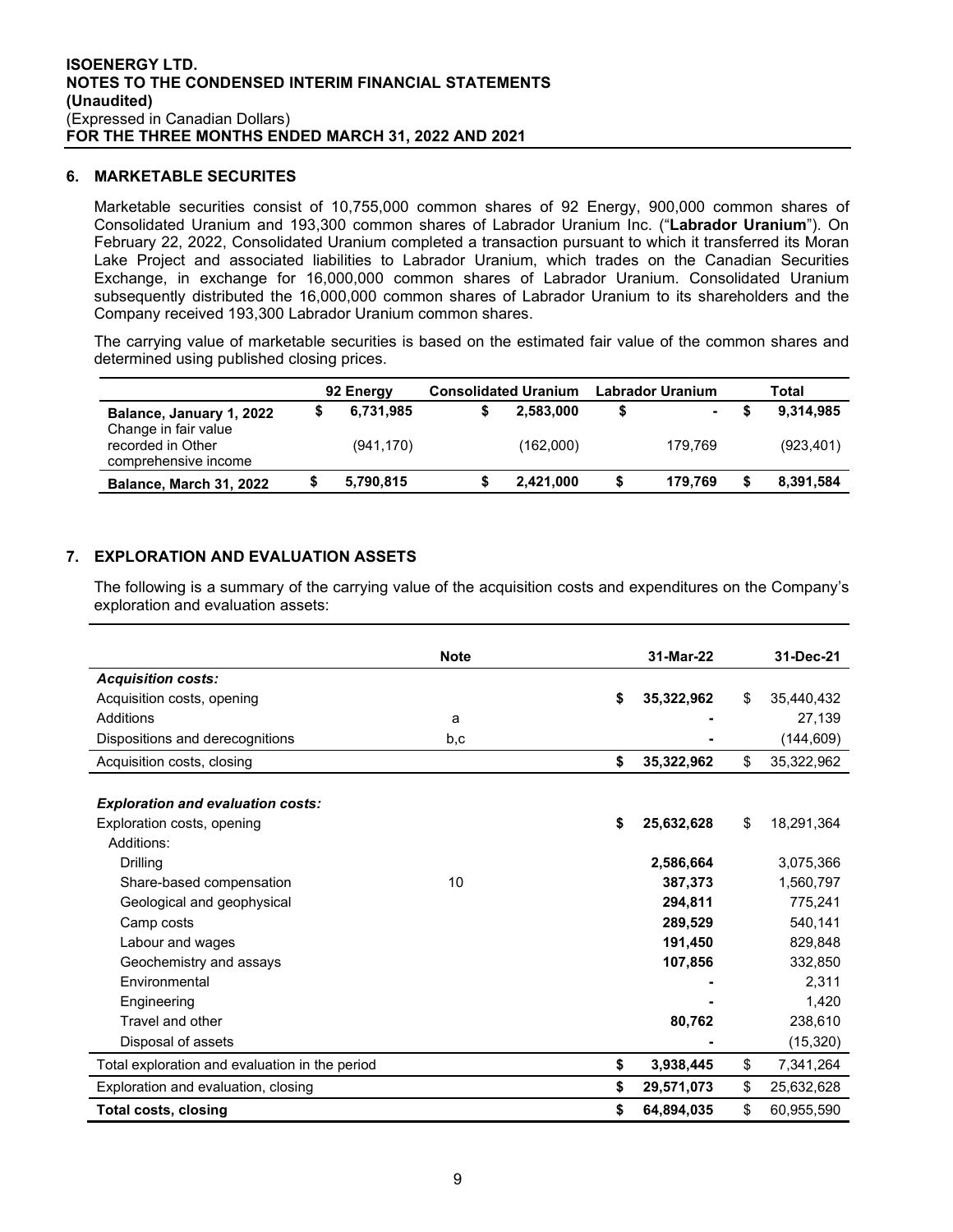#### **7. EXPLORATION AND EVALUATION ASSETS (continued)**

All claims are subject to minimum expenditure commitments. The Company expects to incur the minimum expenditures to maintain the claims.

#### **(a) New claim staking and acquisitions**

In 2021 the Company acquired 902 hectares of land which is contiguous to the Larocque East property for \$27,139. These claims are subject to a 2% NSR which can be reduced to 1% for \$1,000,000.

#### **(b) Dispositions**

The Company disposed of Tower, Clover and Gemini properties in 2021; the related carrying value of \$33,434 was netted in the gain on sale of properties (see Note 5(a)).

#### **(c) Derecognitions**

On August 10, 2021, IsoEnergy completed the Mountain Lake Option Agreement (Note 5 (b)). Although at the date of these financial statements the option has not been exercised and the Company retains the rights over the Mountain Lake property, the carrying value of the Mountain Lake property of \$126,495 was derecognized and netted against the gain recognized on the Mountain Lake Option Agreement.

#### **8. CONVERTIBLE DEBENTURES**

|                                                                   | 31-Mar-22  | 31-Dec-21        |
|-------------------------------------------------------------------|------------|------------------|
| Fair value, balance, start of period                              | 25,101,132 | \$<br>14,033,992 |
| Change in fair value in the period included in profit<br>and loss | 7,178,291  | 11.036.471       |
| Change in fair value in the period included in OCI                | (15, 671)  | 30,669           |
| Fair value, end of period                                         | 32,263,752 | 25,101,132       |

On August 18, 2020, IsoEnergy entered into an agreement with Queen's Road Capital Investment Ltd. (the "**Debentureholder**") for a US\$6 million private placement of unsecured convertible debentures (the "**Debentures**"). The Debentures will be convertible at the holder's option at a conversion price of \$0.88 (the "**Conversion Price**") into a maximum of 9,206,311 common shares (the "**Maximum Conversion Shares**") of the Company.

On any conversion of any portion of the principal amount of the Debentures, if the number of common shares to be issued on such conversion, taking into account all common shares issued in respect of all prior conversions would result in the common shares to be issued exceeding the Maximum Conversion Shares, on such conversion the Debentureholder shall be entitled to receive a payment (the "**Exchange Rate Fee**") equal to the number of common shares that are not issued as a result of exceeding the Maximum Conversion Shares, multiplied by the 20-day volume-weighted average trading price ("**VWAP**"). IsoEnergy can elect to pay the Exchange Rate Fee in cash or, subject to the TSXV approval, in common shares of the Company.

The Company received gross proceeds of \$7,902,000 (US\$6,000,000) on issuance. The Company revalues the Debentures at the end of each reporting period with the change in the period related to credit risk recorded in Other Comprehensive Income or Loss ("**OCI**") and other changes in fair value in the period recorded in the loss for the period.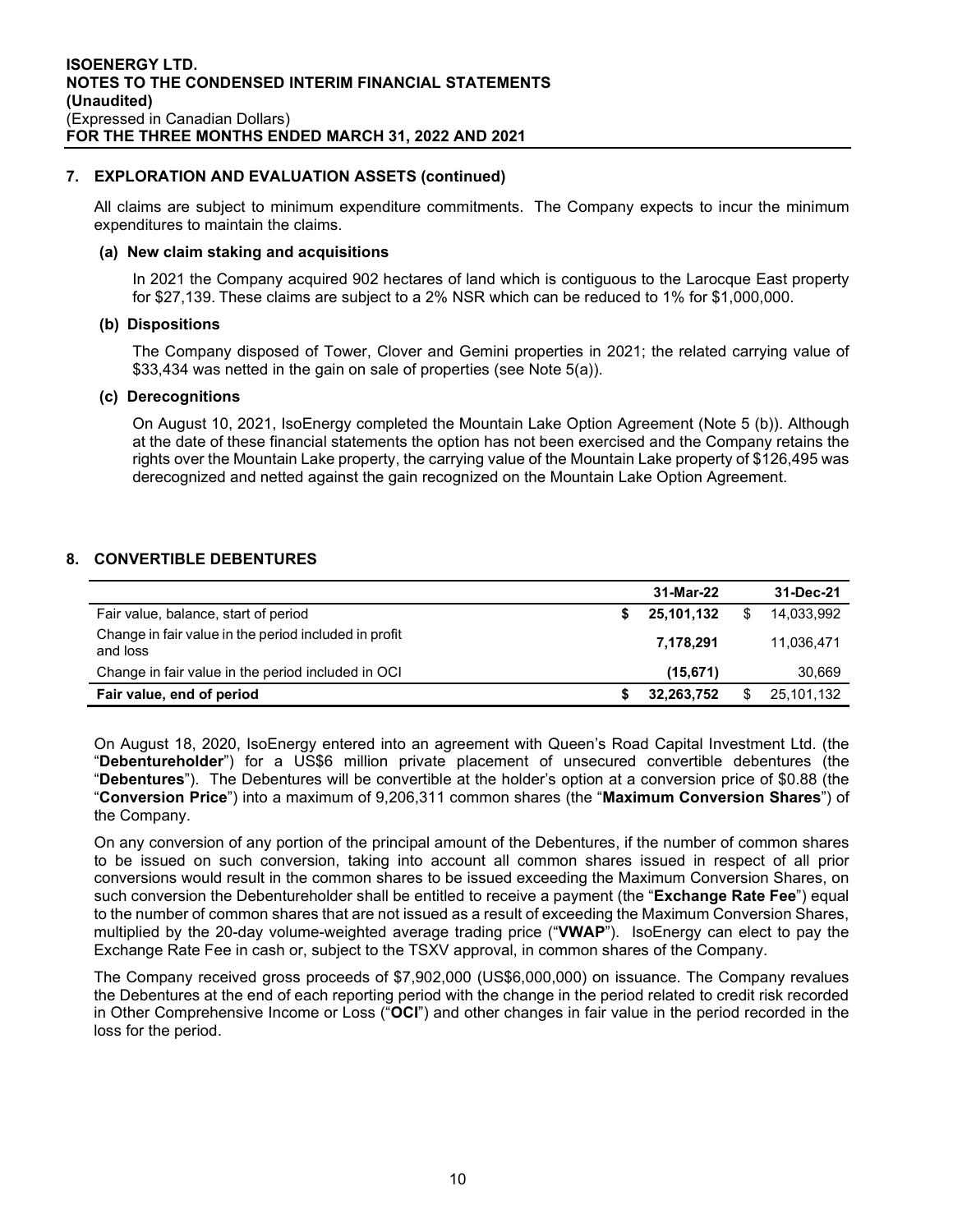#### **8. CONVERTIBLE DEBENTURES (continued)**

The following assumptions were used to estimate the fair value of the Debentures:

|                                       | 31-Mar-22 | 31-Dec-21 |
|---------------------------------------|-----------|-----------|
| Expected stock price volatility       | 50%       | 50%       |
| Expected life (years)                 | 3.4       | 3.6       |
| Risk free interest rate               | 2.83%     | 1.78%     |
| Expected dividend yield               | $0.00\%$  | $0.00\%$  |
| Credit spread                         | 22.31%    | 21.86%    |
| Underlying share price of the Company | \$4.90    | \$3.74    |
| Conversion price                      | \$0.88    | \$0.88    |
| Exchange rate (C\$:US\$)              | 1.2505    | 1.2637    |

The Debentures carry an 8.5% coupon (the "**Interest**") over a 5-year term. The Interest is payable semi-annually with 6% payable in cash and 2.5% payable in common shares of the Company, subject to TSXV approval, at a price equal to the 20-day VWAP of the Company's common shares on the TSXV on the twenty days prior to the date such Interest is due. The Interest can be reduced to 7.5% per annum on the public dissemination by the Company of an economically positive preliminary economic assessment study, at which point the cash component of the Interest will be reduced to 5% per annum. In the three months ended March 31, 2022, the Company incurred interest expense of \$161,441 (March 31, 2021: \$161,466).

The Company will be entitled, on or after the third anniversary of the date of issuance of the Debentures, at any time the 20-day VWAP of the Company's shares listed on the TSXV exceeds 130% of the Conversion Price, to redeem the Debentures at par plus accrued and unpaid Interest.

Upon completion of a change of control (which includes in the case of the holders' right to redeem the Debentures, a change in the Chief Executive Officer of the Company), the holders of the Debentures or the Company may require the Company to purchase or the holders to redeem, as the case may be, any outstanding Debentures in cash at: (i) on or prior to August 18, 2023, 130% of the principal amount; and (ii) at any time thereafter, 115% of the principal amount, in each case plus accrued but unpaid interest, if any. In addition, upon

the public announcement of a change of control that is supported by the Board, the Company may require the holders of the Debentures to convert the Debentures into common shares at the Conversion Price provided the consideration payable upon the change of control exceeds the Conversion Price and is payable in cash.

A "change of control" of the Company is defined as consisting of: (i) the acquisition, directly or indirectly, by a person or group of persons acting jointly or in concert of voting control or direction over 50% or more of the outstanding common shares, (ii) the amalgamation, consolidation or merger of the Company with or into another entity as a result of which the holders of common shares immediately prior to such transaction, directly or indirectly, hold less than 50% of voting control or direction over the entity carrying on the business of the Company following such transaction, (iii) the sale, assignment, transfer or other disposition of all or substantially all of the property or assets of the Company to another entity in which the holders of common shares immediately prior to such transaction, directly or indirectly, hold less than 50% of voting control or direction following such transaction, (iv) the removal by resolution of the shareholders of the Company, of a majority of the then incumbent directors of the Company, which removal has not been recommended in the Company's management information circular, or the failure to elect to the Company's board of directors a majority of the directors proposed for election by management in the Company's management information circular; or (v) the acquisition by any transaction, directly or indirectly, by a person or group of persons acting jointly or in concert of voting control or direction over more of the common shares than are then held by NexGen.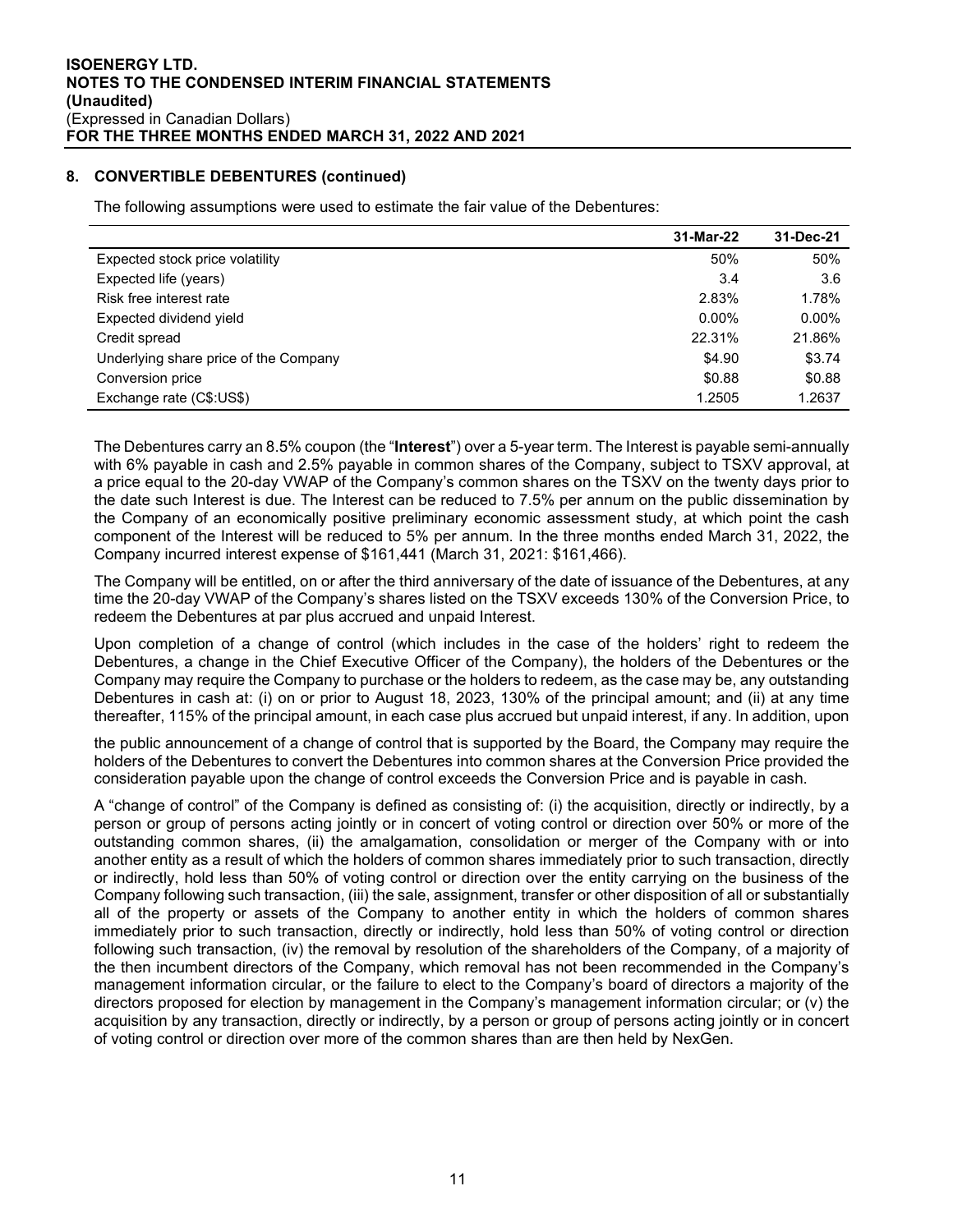## **9. INCOME TAXES**

Deferred income tax recovery for the three months ended March 31 comprises:

|                                                       | 2022      | 2021       |
|-------------------------------------------------------|-----------|------------|
| Deferred income tax recovery related to<br>operations | (249,811) | (422, 646) |
| Flow-through renunciation                             | -         | 103.581    |
| Deferred income tax recovery                          | (249.811) | (319,065)  |

In the three months ended March 31, 2022, the Company recognized a deferred tax recovery of \$124,659 (March 31, 2021: \$Nil) related to the change in the fair value of the marketable securities recorded in OCI.

## **10. SHARE CAPITAL**

**Authorized Capital** - Unlimited number of common shares with no par value.

#### **Issued**

For the three months ended March 31, 2022

(a) During the three months ended March 31, 2022, the Company issued 847,500 common shares on the exercise of stock options for proceeds of \$467,960. As a result of the exercises, \$293,622 was reclassified from reserves to share capital.

For the year ended December 31, 2021:

- (b) During the year ended December 31, 2021, the Company issued 6,541,577 common shares on the exercise of warrants for proceeds of \$4,065,829. As a result of the exercises, \$276,053 was reclassified from reserves to share capital.
- (c) During the year ended December 31, 2021, the Company issued 4,839,999 common shares on the exercise of stock options for proceeds of \$4,094,374. As a result of the exercises, \$2,790,305 was reclassified from reserves to share capital.
- (d) On June 30, 2021 the Company issued 31,120 common shares to the Debentureholder to settle \$91,194 of interest expense which is 2.5% of the interest owing on the Debentures (see Note 8). On December 31, 2021 the Company issued 23,076 common shares to the Debentureholder to settle \$93,022 of interest expense which is 2.5% of the interest owing on the Debentures (see Note 8).

#### **Stock Options**

Pursuant to the Company's stock option plan, directors may, from time to time, authorize the issuance of options to directors, officers, employees and consultants of the Company, enabling them to acquire up to 10% of the issued and outstanding common shares of the Company. The options can be granted for a maximum term of 10 years and are subject to vesting provisions as determined by the Board of Directors of the Company.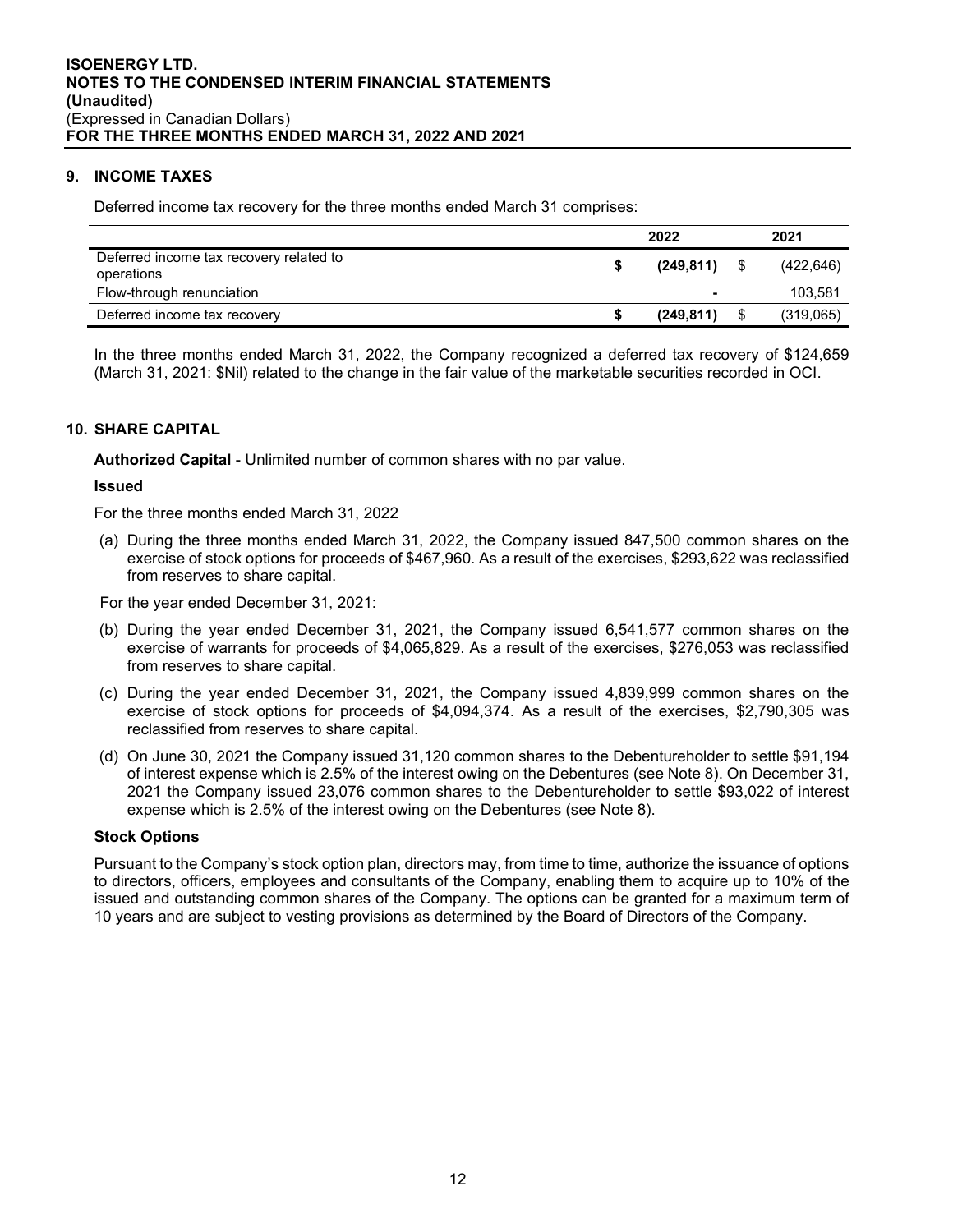## **10. SHARE CAPITAL (continued)**

Stock option transactions and the number of stock options outstanding on the dates set forth below are summarized as follows:

|                               | Number of<br>options | Weighted<br>average<br>exercise price<br>per share |
|-------------------------------|----------------------|----------------------------------------------------|
| Outstanding January 1, 2021   | 8,570,000            | \$0.71                                             |
| Granted                       | 4,540,000            | \$3.49                                             |
| Cancelled                     | (103, 334)           | \$0.88                                             |
| Exercised                     | (4,839,999)          | \$0.85                                             |
| Outstanding December 31, 2021 | 8,166,667            | \$2.17                                             |
| Granted                       | 400,000              | \$4.96                                             |
| <b>Cancelled</b>              | (35,000)             | \$3.03                                             |
| <b>Exercised</b>              | (847, 500)           | \$0.55                                             |
| Outstanding, March 31, 2022   | 7,684,167            | \$2.49                                             |
| Number of options exercisable | 4,465,834            | \$1.73                                             |

As at March 31, 2022, the Company has stock options outstanding and exercisable as follows:

| <b>Number of options</b> | <b>Exercise price</b><br>per option | Number of<br>options<br>exercisable | <b>Exercise price</b><br>per option | <b>Vesting</b> | <b>Weighted average</b><br>remaining<br>contractual life<br>(years) |
|--------------------------|-------------------------------------|-------------------------------------|-------------------------------------|----------------|---------------------------------------------------------------------|
| 160,000                  | \$0.57                              | 160.000                             | \$0.57                              |                | 0.8                                                                 |
| 510,000                  | \$0.36                              | 510,000                             | \$0.36                              |                | 1.3                                                                 |
| 730,000                  | \$0.42                              | 730.000                             | \$0.42                              |                | 1.7                                                                 |
| 967,500                  | \$0.39                              | 967,500                             | \$0.39                              | (i)            | 2.8                                                                 |
| 415,000                  | \$1.19                              | 276,667                             | \$1.19                              | (i)            | 3.4                                                                 |
| 250.000                  | \$2.44                              | 166,667                             | \$2.44                              | (i)            | 3.9                                                                 |
| 1,575,000                | \$2.81                              | 591.667                             | \$2.81                              | (i)            | 4.2                                                                 |
| 2,676,667                | \$3.99                              | 930.000                             | \$3.99                              | (i)            | 4.7                                                                 |
| 400.000                  | \$4.96                              | 133,333                             | \$4.96                              | (i)            | 4.9                                                                 |
| 7,684,167                | \$2.49                              | 4,465,834                           | \$1.73                              |                | 3.7                                                                 |

i.Vest 1/3 on grant and 1/3 each year thereafter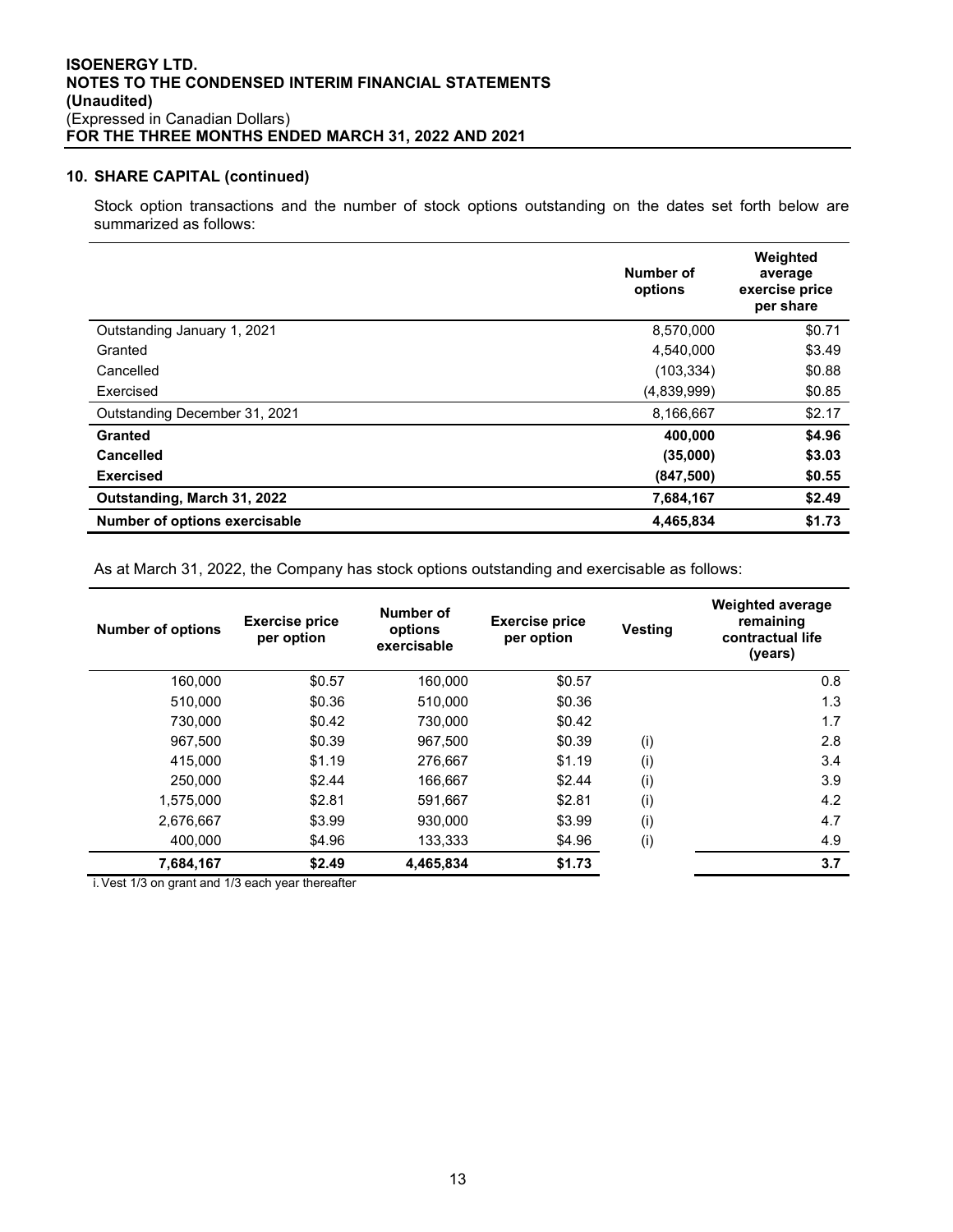## **10. SHARE CAPITAL (continued)**

The Company uses the Black-Scholes option pricing model to calculate the fair value of granted stock options. The model requires management to make estimates, which are subjective and may not be representative of actual results. Changes in assumptions can materially affect fair value estimates. The following weighted average assumptions were used to estimate the grant date fair values for the three months ended March 31, 2022:

| Expected stock price volatility                | 90.59% |
|------------------------------------------------|--------|
| Expected life of options (years)               | 5      |
| Risk free interest rate                        | 1.59%  |
| Expected dividend yield                        | 0%     |
| Weighted average exercise price                | \$4.96 |
| Weighted average fair value per option granted | \$3.48 |

The Company has share-based compensation related to options that vested or forfeited in the period. Sharebased compensation in the three-month periods are as follows:

|                                                          | 2022      | 2021    |
|----------------------------------------------------------|-----------|---------|
| Capitalized to exploration and evaluation assets         | 387.373   | 33.730  |
| Expensed to the statement of loss and comprehensive loss | 1.620.388 | 255,336 |
|                                                          | 2.007.761 | 289.066 |

#### **Warrants**

As of March 31, 2022, the Company had no warrants outstanding.

# **11. RELATED PARTY TRANSACTIONS**

NexGen is a related party due to its ownership in the Company and the overlapping members of the Board of Directors between NexGen and the Company. Key management personnel include those persons having authority and responsibility for planning, directing and controlling the activities of the Company as a whole. The Company has determined that key management personnel consists of executive and non-executive members of the Company's Board of Directors and corporate officers.

Remuneration attributed to key management personnel is summarized as follows:

| Three months ended March 31, 2022                           | <b>Short term</b><br>compensation |         | <b>Share-based</b><br>compensation |           | Total |           |
|-------------------------------------------------------------|-----------------------------------|---------|------------------------------------|-----------|-------|-----------|
| Expensed in the statement of loss and<br>comprehensive loss | \$                                | 154.193 |                                    | 1.534.152 |       | 1,688,345 |
| Capitalized to exploration and evaluation assets            |                                   | 50.672  |                                    | 124.641   |       | 175.313   |
|                                                             | S                                 | 204.865 |                                    | 1,658,793 |       | 1,863,658 |

| Three months ended March 31, 2021                           | <b>Short term</b><br>compensation |         | Share-based<br>compensation |         | Total |         |
|-------------------------------------------------------------|-----------------------------------|---------|-----------------------------|---------|-------|---------|
| Expensed in the statement of loss and<br>comprehensive loss | \$                                | 205.803 | \$                          | 249.730 | -\$   | 455.533 |
| Capitalized to exploration and evaluation assets            |                                   | 71.078  |                             | 9.099   |       | 80,177  |
|                                                             | \$                                | 276.881 | \$                          | 258.829 | \$    | 535,710 |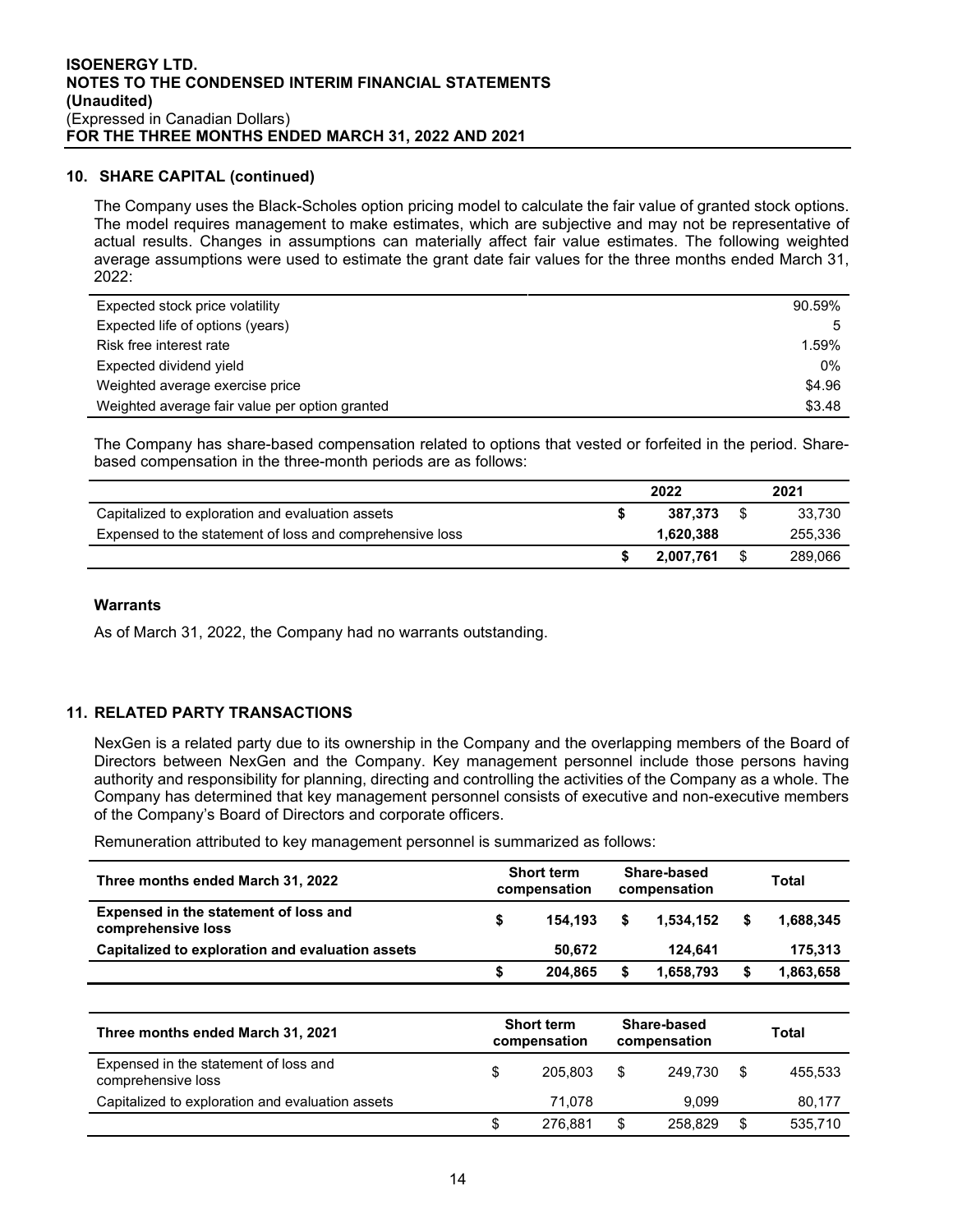#### **11. RELATED PARTY TRANSACTIONS (continued)**

As of March 31, 2022, \$2,101 and \$nil (December 31, 2021 – \$nil and \$nil) was included in accounts payable and accrued liabilities owing to NexGen and directors and officers for compensation, respectively.

During the three months ended March 31, 2022, the Company paid NexGen, \$5,272 (March 31, 2021 - \$Nil) for use of NexGen's office space.

On February 28, 2022, the former Chief Financial Officer resigned and was paid \$175,997 in accordance with the terms of her employment contract. This is excluded from the table above for the three months ended March 31, 2022.

On December 6, 2021, NexGen acquired 3,685,929 common shares on the exercise of 3,685,929 warrants with an exercise price of \$0.60. In April 2021, NexGen acquired 1,537,760 common shares on the exercise of 1,537,760 warrants with an exercise price of \$0.60 (see Note 10).

On February 15, 2021, the former Chief Executive Officer resigned and was paid \$897,254 in accordance with the terms of his employment contract. This is excluded from the table above for the three months ended March 31, 2021.

## **12. FINANCIAL INSTRUMENTS**

The Company's financial instruments consist of cash, accounts receivable, marketable securities, accounts payable and accrued liabilities and Debentures.

#### **Fair Value Measurement**

The Company classifies the fair value of financial instruments according to the following hierarchy based on the amount of observable inputs used to value the instrument:

- Level 1 quoted prices in active markets for identical assets or liabilities.
- Level 2 inputs other than quoted prices included in Level 1 that are observable for the asset or liability, either directly (i.e. as prices) or indirectly (i.e. derived from prices).
- Level 3 inputs for the asset or liability that are not based on observable market data.

The fair values of the Company's cash and cash equivalents, amounts receivable and accounts payable and accrued liabilities approximate their carrying value, due to their short-term maturities or liquidity.

The Debentures are re-measured at fair value at each reporting date with any change in fair value recognized in profit or loss, except the change in fair value that is attributable to change in credit risk is presented in other comprehensive loss (Note 8). The Debentures are classified as Level 2.

The marketable securities are re-measured at fair value at each reporting date with any change in fair value recognized in other comprehensive income (loss) (Note 6). The marketable securities are Level 1.

#### **Financial instrument risk exposure**

As at March 31, 2022, the Company's financial instrument risk exposure and the impact thereof on the Company's financial instruments are summarized below:

#### **(a) Credit Risk**

Credit risk is the risk that one party to a financial instrument will fail to discharge an obligation and cause the other party to incur a financial loss. As at March 31, 2022, the Company has cash on deposit with a large Canadian bank. Credit risk is concentrated as a significant amount of the Company's cash and cash equivalents is held at one financial institution. Management believes the risk of loss to be remote.

The Company's accounts receivable consists of input tax credits receivable from the Government of Canada and interest accrued on cash equivalents. Accordingly, the Company does not believe it is subject to significant credit risk.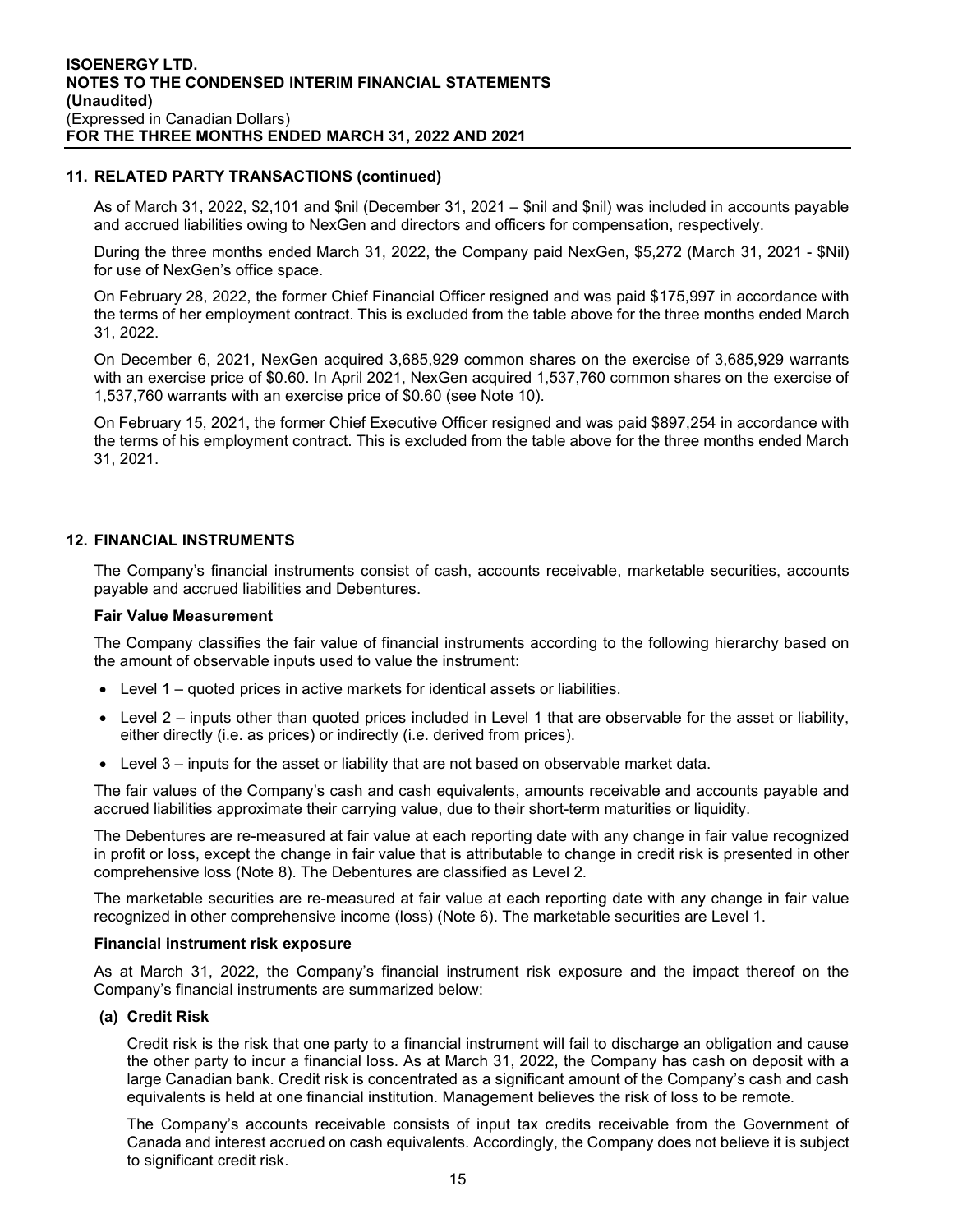#### **12. FINANCIAL INSTRUMENTS (continued)**

#### **(b) Liquidity Risk**

Liquidity risk is the risk that an entity will encounter difficulty in raising funds to meet its obligations under financial instruments. The Company manages liquidity risk by maintaining sufficient cash balances. Liquidity requirements are managed based on expected cash flows to ensure that there is sufficient capital to meet short-term obligations. As at March 31, 2022, the Company had a working capital balance of \$17,598,490, including cash of \$10,655,266.

#### **(c) Market Risk**

Market risk is the risk of loss that may arise from changes in market factors such as interest rates, foreign exchange rates and commodity and equity prices.

#### **(i) Interest Rate Risk**

Interest rate risk is the risk that the future cash flows from a financial instrument will fluctuate due to changes in market interest rates. The Company holds its cash in bank accounts that earn variable interest rates. Due to the short-term nature of these financial instruments, fluctuations in market rates do not have a significant impact on the estimated fair value of the Company's cash and cash equivalent balances as of March 31, 2022. The interest on the Debentures is fixed and not subject to market fluctuations.

#### **(ii) Foreign Currency Risk**

The functional currency of the Company is the Canadian dollar. The Company is affected by currency transaction risk and currency translation risk. Consequently, fluctuations of the Canadian dollar in relation to other currencies impact the fair value of financial assets, liabilities and operating results. Financial assets and liabilities subject to currency translation risk primarily include US dollar denominated cash, US dollar accounts payable and accrued liabilities, the Debentures and Australian dollar denominated marketable securities. The Company maintains Canadian and US dollar bank accounts in Canada.

The Company is exposed to foreign exchange risk on its US dollar denominated Debentures. At maturity the US\$6 million principal amount of the Debentures is due in full, and prior to then at a premium upon the occurrence of certain events, including a change of control. The Company holds sufficient US dollars to make all cash interest payments due under the Debentures until maturity but not to pay the principal amount. Accordingly, the Company is subject to risks associated with fluctuations in the Canadian/US dollar exchange rate that may make the Debentures more costly to repay.

A 5% change in the US dollar exchange rate can result in a net increase or decrease in the Company's US dollar-based cash and debt of \$1,528,020 that would flow through the statement of loss.

The Company is also exposed to foreign exchange risk on its Australian dollar denominated investment in 92 Energy. Accordingly, the Company is subject to risks associated with fluctuations in the Canadian/Australian dollar exchange rate that may decrease the value of its investment in 92 Energy.

A 5% change is the Australian dollar can increase or decrease the value of the Company's investment in 92 Energy by \$289,541 that would flow through Other Comprehensive Income (Loss).

#### **(iii) Price risk**

The Company is exposed to price risk with respect to commodity and equity prices. Equity price risk is defined as the potential adverse impact of movements in individual equity prices or general movements in the level of the stock market on the Company's financial performance. Commodity price risk is defined as the potential adverse impact of commodity price movements and volatilities on financial performance and economic value. Future declines in commodity prices may impact the valuation of long-lived assets. The Company closely monitors the commodity prices of uranium, individual equity movements, and the stock market. The Company holds marketable securities which are subject to equity price risk.